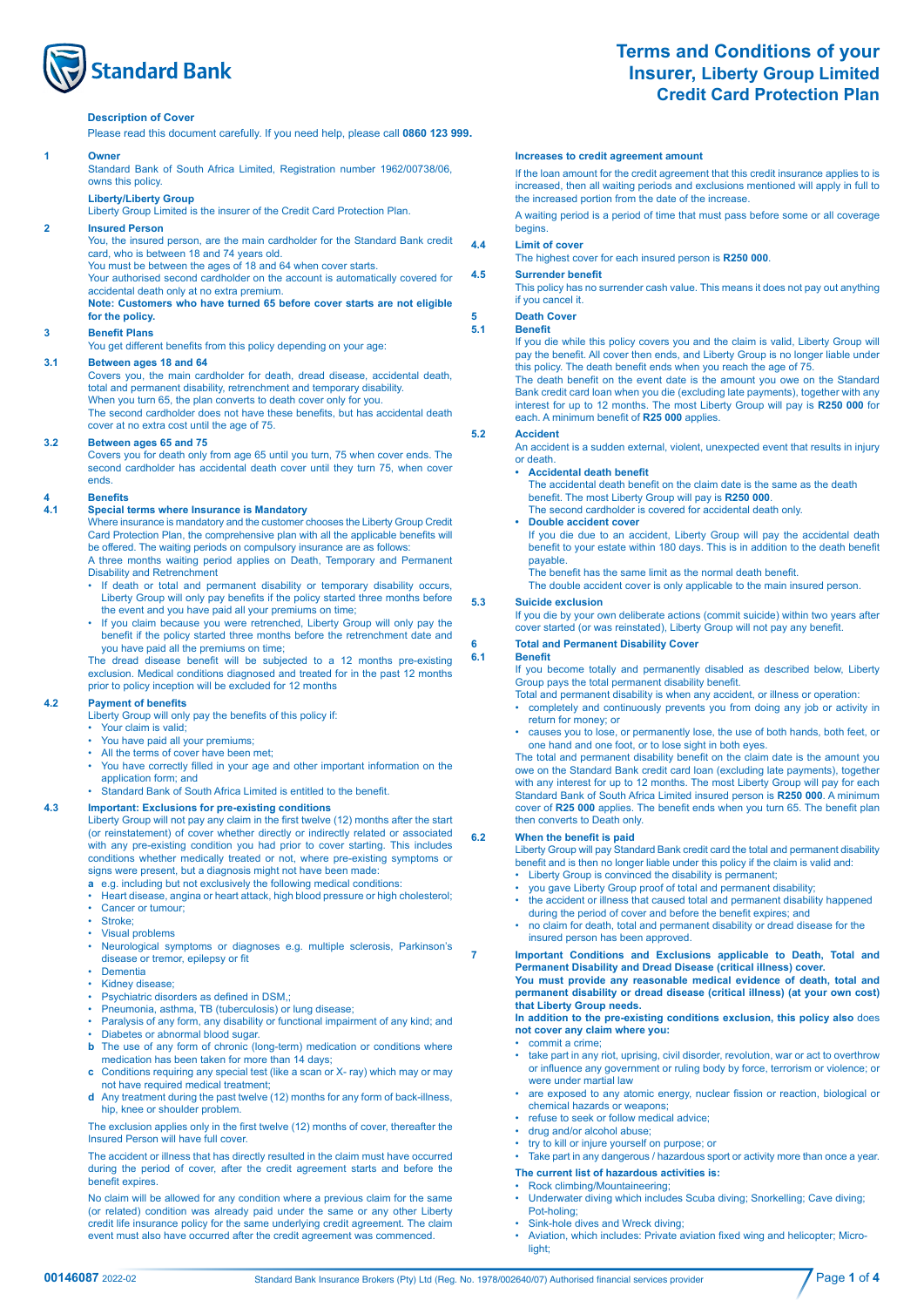- Ballooning; Sailplane; Parasailing; Gyro-copting; Gliding and hang-gliding; Paragliding; Aerobatics; Crop-dusting; Game spotting and so on;
- Parachuting, sky-diving and sky surfing;
- Speed contests, which include: Motor sport/racing; Powerboat racing and Motorcycle racing and so on; and
- Fighting except in bona fide self-defence

### **If you die, or are injured or disabled because you committed a crime or did something illegal, you will lose all benefits. Liberty Group may cancel all cover and you will lose all premiums paid.**

### **8 Retrenchment Cover**

 Liberty Group will pay Standard Bank Credit Card the retrenchment benefit. But this does not cover any:

- contract, seasonal, part-time, temporary or casual workers; or
- self-employed people or workers that mostly earn commission;
	- employment by any business in which the Insured Person is a partner, member or director or owns a share exceeding 10%.

# **8.1 Definition**

## **• Loss of Employment**

 Loss of employment is when you lose your job and remain unemployed because of redundancy or retrenchment and you do not earn money from any job or occupation.

# **Redundancy or retrenchment**

Retrenchment is if you are formally employed and your employer ends your job for a fair reason based on the needs of the business and unrelated to your conduct, performance, health or injury, in terms of Section 189 of the Labour Relations Act. It does not cover resignation, voluntary retrenchment or retirement.

For a claim to be valid, you must remain unemployed because of redundancy or retrenchment and you do not earn any money from any job or occupation.

### **8.2 Benefit**

 The retrenchment benefit is equal to your minimum monthly credit card loan repayment as per your credit agreement. If your credit card loan repayment is paid other than monthly, the benefit is the equivalent of your minimum monthly payment. Liberty Group will pay the benefit while you are unemployed, for up to 12 months. The waiting period for retrenchment benefit is twelve months.

### **8.3 When the benefit is paid**

 Liberty Group will pay the retrenchment benefit to Standard Bank while you are unemployed, on the following conditions:

- If you took the Credit Card Loan with retrenchment cover, retrenchment for the first twelve months after the policy starts is not covered (waiting period).
- The retrenchment benefit will not be paid for more than 12 months. The initial payment of the retrenchment benefit will be for 6 months. Should there be a need for a continuation of a retrenchment claim, an affidavit from the SAPS will be required, which states that the insured person is still unemployed where Liberty will then pay the remaining 6 months limited to the outstanding balance of the credit card.
- No death or total and permanent disability or dread disease claim must have been approved for the insured person.
- The loss of employment must happen while cover is in place and before you turn 65.

# **8.4 Important: Specific limits/restrictions to liability for Retrenchment**

- **8.4.1** Liberty Group does not cover any claim if**:**
- you resign, agree to be retrenched or retire from your employment;
- your fixed-term contract expires;
- you finish the job you were specifically employed to do;
- you work at a branch or office outside South Africa;
- you knew or should have known when the cover started that you would become unemployed or be retrenched; • you had not been working continuously for at least 12 months before losing
- your job.
- You lose your job because-
- You took part in an unprotected strike; of misconduct, fraud or dishonesty;
- you are sick or become disabled or have a medical condition;
- you take part in a crime;
- nationalisation or other government action results in you losing your job; However, you will be covered for Retrenchment if you are formally employed by Government and your employer ends your job for a fair reason based on the needs of the business and unrelated to your conduct, performance, health or injury, in terms of Section 189 of the Labour Relations Act.
- **8.4.2** Liberty Group does not pay any further amount under this benefit if you lose your employment again, after the full benefit was paid.
- **8.4.3** This benefit ends when you turn 65. The benefit plan then converts to a death only cover and the premium is adjusted accordingly.

# **9 Dread Disease (Critical Illness) Cover**

### **9.1 Benefit**

Liberty Group will pay the dread disease benefit in full and final settlement of the loan at the date of the event, excluding late payments, and all cover will end, if: • you are diagnosed as suffering from a dread disease as defined below;

- you suffer impairment because of the dread disease during the period of cover; and
- all other claim requirements are met

 The Dread Disease benefit at the date of claim is the amount outstanding on the loan (excluding late payments), together with any interest for up to 12 months. The highest Dread Disease benefit is **R250 000** for each insured person. A minimum cover of **R25 000** applies.

# **9.2 When the benefit is paid**

 Liberty Group pays Standard Bank the Dread Disease benefit in full and final settlement of their liability under this policy, if the claim is valid and:

- Liberty Group is convinced by the proof of impairment;
- The impairment happens during the period of cover and before this benefit expires;

• No death or total and permanent disability claim has been approved for the insured person.

# **9.3 Impairments (Serious medical conditions) covered and definitions**

**9.3.1 Heart attack (Myocardial Infarction) is** defined as the death of heart muscle, due to inadequate blood supply, as evidenced by all three of the following criteria:

- Compatible clinical symptoms; and
	- New pathological ECG changes typically indicating myocardial infarction i.e. Q-wave changes which must be present in any two contiguous leads, and be greater than or equal to 1mm in depth, or permanent ST/T wave changes typical of myocardial infarction; and
- cardiac biomarkers defined as any one of the Troponin markers with the degree of severity for this benefit category defined as serial changes reaching a maximum value greater than a 10-fold increase of the upper reference range according to the WHO heart attack guidelines. Other causes of raised Troponin must be excluded.

 The evidence must show a definite new acute myocardial infarction. Other acute coronary syndromes, including but not limited to angina and NSTEMI, are not covered by this definition.

 This policy does not cover sub-endocardial or non-Q Wave infarctions.

Assessment criteria in addition to the above, measured at least 6 weeks after the event: NYHA class 3 or 4; or METS < 5 and EF < 40%

# **9.3.2 Heart Disease that needs surgery:**

 This surgery benefit category includes open heart surgery via thoracotomy for the following:

having been performed to correct the narrowing of, or blockage of two or more coronary arteries by means of a by-pass graft. This policy does not cover any other treatment for coronary artery disease e.g. angioplasty, laser relief and stents. • Valvular surgery, or

- septal defects, or
- the implantation of an artificial heart, or
- pericardiectomy.
- **9.3.3 Stroke** is when brain tissue dies because of the inadequate blood supply or haemorrhage within the brain. as shown on CT scan or Magnetic Resonance Imaging (MRI). This policy does not cover stroke where special investigations are abnormal, without appropriate physical clinical signs. It must result in neurological deficit lasting longer than 24 hours with permanent appropriate signs of the stroke as defined in the assessment, and diagnostic investigations must show the recent infarction or bleed.
	- **Specific exclusions:**
	- Transient ischaemic attack
	- Migraine and vestibular disorders
	- Vascular diseases affecting the eye or optic nerve
- **9.3.4 Cancer** is defined as the presence of a malignant tumour rated according to the appropriate staging criteria characterised by the uncontrolled growth and spread of malignant cells with the invasion of normal tissue. Unequivocal histological evidence and, where appropriate, clinical evidence of the stage of invasive malignancy must be provided.

Unless otherwise stated, Liberty will only pay for stage IV cancers according to the TNM or AJCC classification system.

For brain tumours, only Grade III and IV as per WHO guidelines are covered. Hodgkin's or Non-Hodgkin's lymphoma (stage III or IV on Ann Arbor classification system).

- Acute myeloblastic leukaemia
- Chronic lymphocytic leukaemia (Stage III or IV on the Rai classification system)
- Chronic myeloid leukaemia (having undergone bone marrow transplant)
- Acute lymphoblastic leukaemia
- Multiple myeloma (stage III on the Durie-Salmon Scale).
- **9.3.5 Kidney failure:** Chronic, irreversible, bilateral kidney failure due to end-stage kidney disease undergoing permanent, regular haemodialysis treatment. Any renal disorder caused by anti-inflammatory abuse is not covered.
- **9.3.6 Paraplegia/Paralysis** the complete and irreversible paralysis in 2 or more limbs caused by nerve damage below the level of a documented spinal cord injury or lesion. The diagnosis is to be confirmed by a neurologist with appropriate neurological and radiological evidence.
- **9.3.7 Major Burns** is defined as full thickness burns over at least 20% of the body.
- **9.3.8 Coma** is being continuously unconscious, with a Glasgow Coma Scale of 10 or less, without any reaction to external stimuli or internal needs for at least 96 hours on external life support system. This state excludes medically induced coma.
- **9.3.9 Blindness Complete and irreversible loss** of vision in both eyes with no reaction to light stimuli. The diagnosis must be confirmed by an ophthalmologist with medical reports and objective evidence to prove the blindness.
	- Specific exclusions: • Congenital blindness
	- Loss of sight due to neurological disorders
	- Partial visual loss
- **9.3.10 Major Organ Transplant** is receiving one (or more) of these organs from a human donor in an organ transplant operation: kidney, heart, lung, heart-lung, liver, pancreas, or bone marrow. This policy does not cover transplants of any other organs, parts of organs, or any other tissue.
- **9.3.11 Loss of Speech** is permanently losing all ability to speak because of physical damage or disease, and this lasts for at least 12 months. Liberty Group must be told about the loss of speech within three months of the damage.
- **9.3.12 Multiple Sclerosis** is defined as a chronic progressive nervous disorder involving loss of myelin sheath around certain nerve fibres. The diagnosis of multiple sclerosis must have been confirmed by a neurologist using objective radiological evidence such as MRI. Two separate clinical events must have occurred resulting in permanent neurological sequelae. These sequelae must have involved a minimum of two major neurological areas - i.e. the optic nerves, motor, sensory or cerebellar.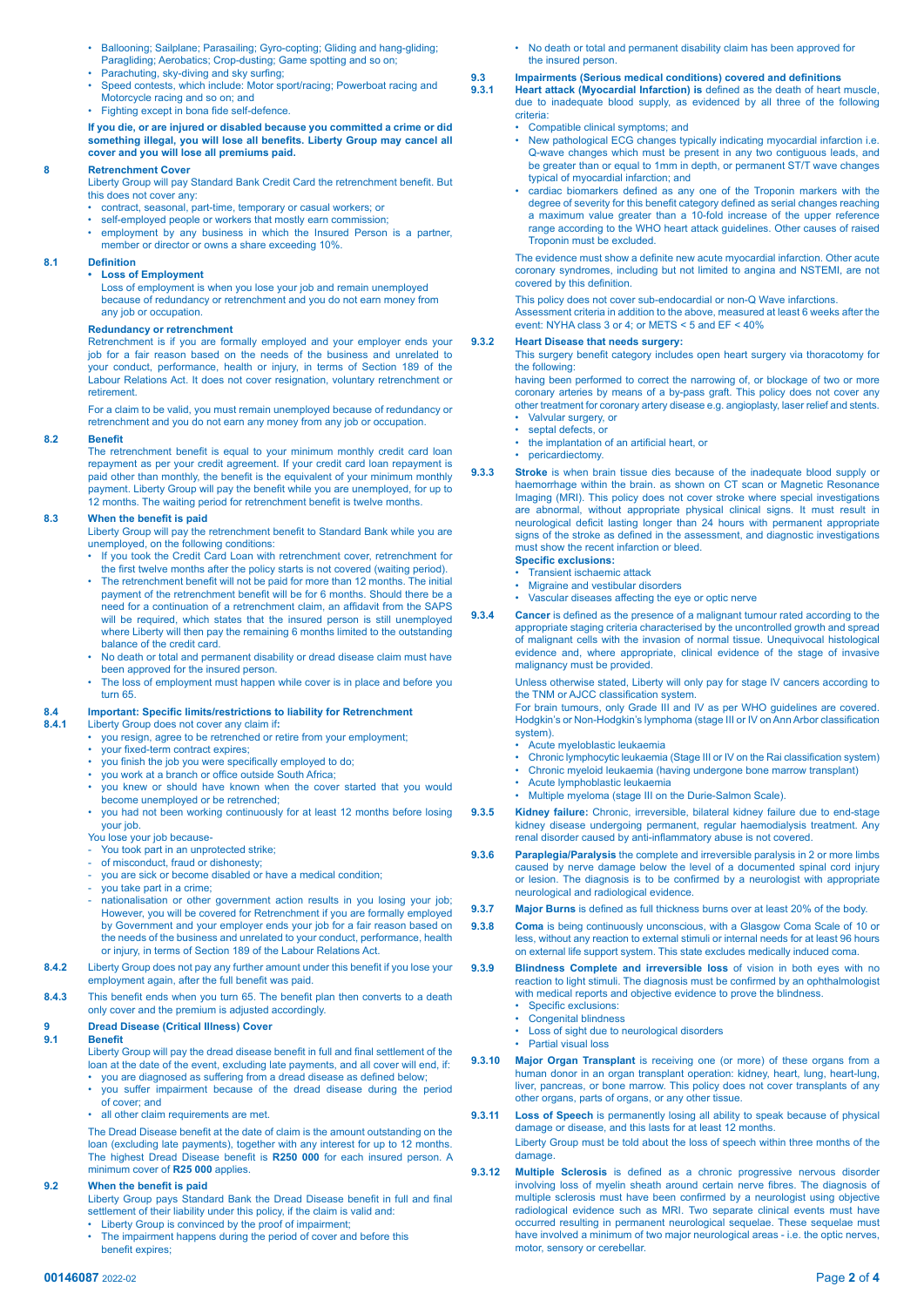**9.3.13 Alzheimer's disease and progressive dementia**, as diagnosed by a neurologist with supporting radiological evidence, resulting in permanent, ongoing deterioration of intellectual function and cognitive skills, with no possibility of recovery.

On diagnosis of Alzheimer's disease or progressive dementia in accordance with the latest version of the DSM criteria.

## **9.4 Ending Dread Disease Cover**

 The Dread Disease benefit ends when you turn 65. The benefit plan then converts to Death only and the premium is adjusted accordingly.

### **10 Temporary Disability Benefit**  Temporary disability cover

 If you suffer temporary disability as defined below, Liberty Group will pay the temporary disability benefit.

### **10.1 Benefit**

Temporary disability is when you cannot earn money doing any business, activity or job because of:

- **a** Illness or disease; or
- **b** an accident (a sudden external, violent, unexpected event, which results in injury), which stops you from doing any job or business, directly or on its own. You are regarded as temporary disabled if you have to stay at home continually or in hospital on medical advice.

 The temporary disability and sickness benefit is equal to the minimum monthly installment (payment) you must pay immediately before the insured event happens. Where you pay other than every month, the benefit is the equivalent to your minimum monthly repayment. If Liberty Group has already paid the full benefits for 12 months under a previous claim, it will not pay any further amounts if you become temporarily disabled later. The policy continues and claims for other benefits can be made.

## **10.2 When the benefit is paid**

Liberty Group will pay Standard Bank the temporary disability and sickness benefit while you are ill or disabled, but:

- the benefit will not be paid during the first 30 days of temporary disability;
- the benefit will not be paid for more than 12 months
- If you have lost only part of your income the benefit is less (based on how much you have lost);
- You must prove that you are still temporarily disabled;
- the accident, illness or disease that caused temporary disability must happen during the period of cover and before this benefit expires;
- the benefit will not be paid if a death claim was paid for any insured person.
- Liberty Group regards the temporary disability as ended when its medical adviser says the illness or bodily injury is healed or cured as far as reasonably possible, even if there is still some permanent disability.

### **11 Start of Cover**

 The policy covers you from when the first premium is received, as long as all other terms of the policy are followed.

Liberty Group will cover your debt to Standard Bank of South Africa Limited if you die because of an accident, as defined in 5.2 above, before paying the first premium, as long as you had completed all appropriate proposals or applications for life insurance and Liberty Group had already decided to accept these proposals and the insurable risk.

# **12 Termination of Cover**<br>**12.1 This cover ends as soc**

- **12.1** This cover ends as soon as any of these happens:
- Your Standard Bank credit card is cancelled.
- The 31 days of grace are over and you have still not paid any outstanding premium. You pay any premium late.
- A benefit for death, or total and permanent disability, or dread disease
- (critical illness) is paid for the main cardholder.
- You turn 75.
- When Liberty Group cancels the policy.
- **12.2** The benefits for retrenchment, total and permanent disability and dread disease (critical illness) end when you turn 65. The benefit plan will then convert to a Death only plan and the premium will be adjusted. The death cover will end when you turn 75
- **12.3** The second cardholder has accidental cover at no cost until the age of 75, when the main cardholder's cover ends.

# **13 Premiums**

## **13.1 Premiums you must pay**

The premiums are the monthly amounts you must pay for the insurance benefits cover.

Premiums will be charged to the loan account and may attract interest. Premiums must be paid monthly, within 31 days of when they are due. A minimum premium of **R4.00** will apply.

If the Premium Debit Date falls on a weekend or public holiday, the nominated bank account will be debited on the first working day before or after the weekend or public holiday.

### **13.2 Changes to monthly premium**

- The premiums change according to the amount you owe on your Standard Bank credit card.
- No extra additional premium applies for the death cover of the second cardholder. **Debt Review**

If the account from which the premiums are debited from goes into debt review

# and we don't receive premiums the policy will cancel.

**Legal Statuses**

If your account goes into a legal status resulting in us being unable to collect the premiums due, the policy will cancel.

### **13.3 Change of premium rates**

Liberty Group does not guarantee premium rates and reviews them at least once each year.

When reviewing the premium rates, Liberty Group will investigate the extent to which the pricing assumptions used to calculate the premiums varied from the actual experience and Liberty Group's expectation of future experience. These assumptions include but are not limited to the expected:

- Claims incidences;
- Renewal costs of providing the policy; Lapse rates:
- Interest rates; and
- The average age and demographics of the lives assured on the product as a whole

 Furthermore, Liberty Group reserves the right to appropriately adjust the benefits payable and the premium of this policy if:

- Any legislation or regulation (including tax legislation or regulation) affecting this policy or Liberty Group is introduced,
- The Legal interpretation or understanding of any legislation or regulation (including tax legislation or regulation) affecting this policy or Liberty Group has changed; or
- Any other circumstance that is beyond Liberty's reasonable control affects this policy or Liberty. Circumstances beyond Liberty's control is defined under the Force Majeure clause in this policy; or
- Such adjustment is necessary to ensure that actual benefits paid each year are similar to the expected benefits payable (which are adjusted by Liberty's expectation of current and future experience, including the economic climate, claim incidences as well as the age and demographics of the lives assured).

Liberty Group and Standard bank will let you know about any change at least 31 days before it happens.

### **14 Days of grace**

If you do not pay a premium on time, Liberty Group allows you 31 extra days to pay it. If no premium is received for two consecutive months, then it will be taken that you do not want the cover anymore and the policy will be canceled. You will be given notice of cancellation.

 You may reinstate (restore) the policy within three months of the last premium payment by paying all the late premiums.

- But you can only reinstate a policy once. We will not cover anyone before a policy is reinstated.
- If we are unable to recover missed premiums at reinstatement, there may be
- a waiting period applied for all benefits from date of reinstatement.

# **15 Commission and Fees**

- Commission is charged for each premium Premiums are worked out based on a total commission charge of 7.5% (excl.
- 15% VAT), according to the Regulations under Section 49 of the Long-Term Insurance Act.
- SBIB receives binder fees of between 4% and 7.5% of premium (excl. 15%) VAT), depending on the binder services rendered.
- Where the policy was sold through an external call centre, the call centre receives a binder fee for entering into the policy

# **16 General Terms and Conditions (including conditions and exceptions)**

# **16.1 Changes to terms of the policy**

- No changes to this policy are valid unless made in writing and duly authorised by an official of Standard Bank and Liberty Group.
- Standard Bank and Liberty Group may change or cancel any terms of this policy. You will be notified about any changes or cancellation at least 31 days in advance by writing to you at your last known address or email address.

### **16.2 Leaving out material information (Non-disclosure)**

- Liberty Group may regard any claim as invalid and may also cancel the policy and you will lose all premiums you paid:
- If you do not disclose any material information that is relevant (for example about your health or medical history); or
- If you disclose any information that appears to be wrong (for example, your date of birth).

### **16.3 Fraud**

 If you are dishonest when you claim, then you give up all benefits under this policy and Liberty Group may cancel this cover. You will lose all the premiums you have paid.

### **16.4 Territorial Limits**

This policy only covers South African citizens living in South Africa. The policy only covers people who live in South Africa permanently or people who work in South Africa and have a legal working permit of at least six months.

### **16.5 Jurisdiction**

South African law governs this policy. The South African courts may decide any dispute about this policy.

## **16.6 Currency**

 Premiums and benefits are shown and are paid in South African Rands.

### **16.7 Events beyond Liberty's control (Force Majeure)**

Should Liberty Group be prevented from carrying out any of its obligations in terms of this policy because of Force Majeure, Liberty will notify the Policyholder/ Insured Person of the circumstances and nature of the Force Majeure as well as the estimated duration and extent to which Liberty's performance is made impossible.

Under such circumstances, Liberty's obligations under the Policy will be suspended until the circumstances causing the Force Majeure ends and Liberty will not be liable to the Policyholder/ Insured Person for any damages whatsoever caused to the Policyholder/Insured Person due to Liberty's inability to perform its obligations in terms of the Policy.

 Force Majeure includes, acts of God, acts of the State or Government, exceptionally adverse natural disasters, riot, insurrection, sanctions, sabotage, terrorism, political or civil disturbance, war, boycotts, embargo, strikes, lock-out, shortages of labour or materials, material delays in public transport or any similar circumstances beyond the reasonable control of Liberty.